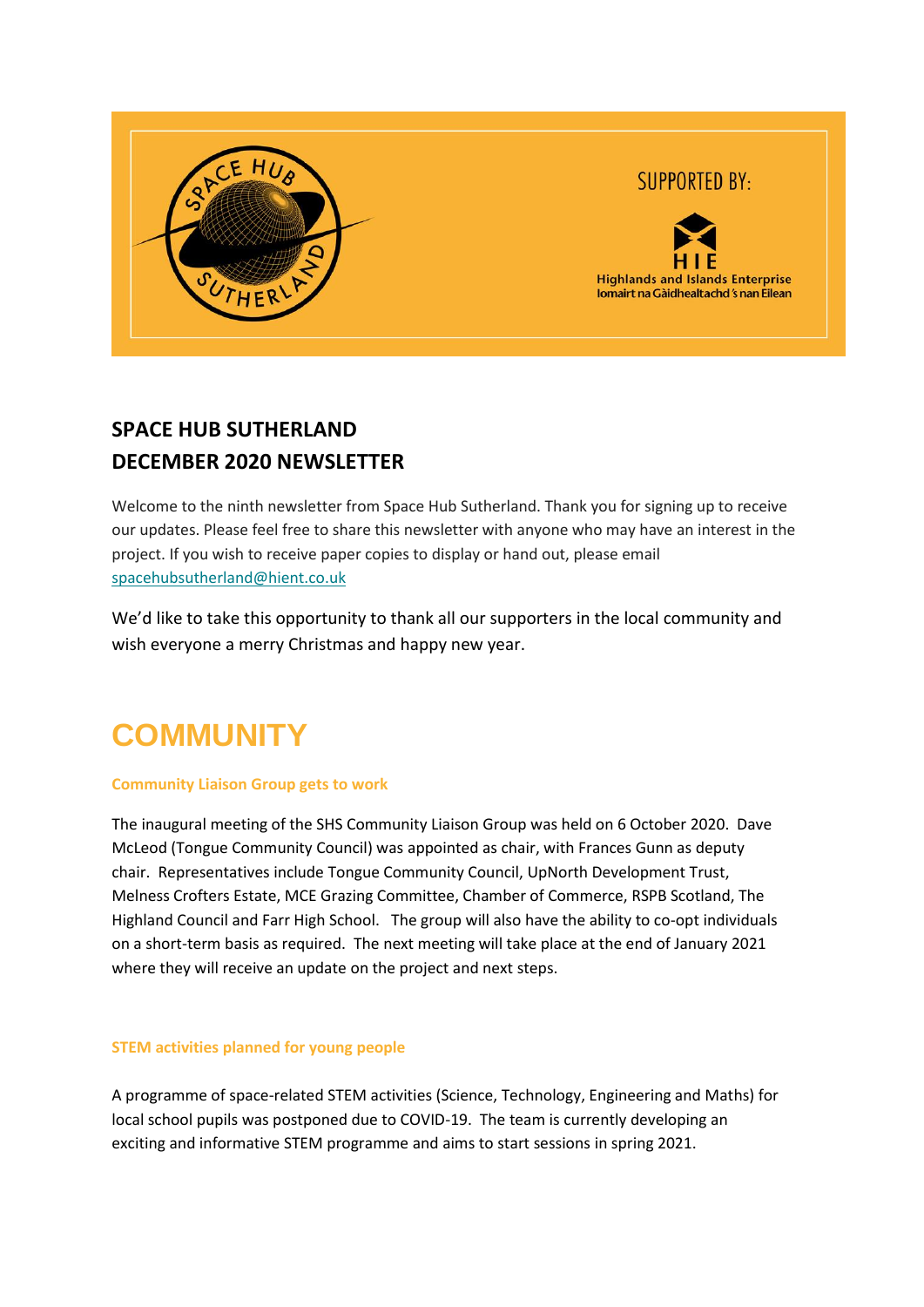## **Programme**

### **Planning**

Space Hub Sutherland received planning approval from the Highland Council in August, becoming the first spaceport project in the country to achieve this. You may have seen media reports that Wildland Limited has lodged a petition for a judicial review of the council's decision and we are currently awaiting a decision on whether that review will go forward. In the meantime, there are a number of planning conditions that we are taking forward and the preparations for the development works will be getting underway at the earliest opportunity.

### **Scottish Land Court**

After obtaining planning permission from the Highland Council, our next step was to submit an application to the Scottish Land Court as the proposed development is on crofting landAn advert was placed in the Northern Times on Friday 28 August and we issued [a news release](https://www.hie.co.uk/latest-news/2020/august/31/space-hub-sutherland-application-submitted-to-scottish-land-court/?returnUrl=%2Flatest-news%2F%3FcurrentPageId%3D1542%26page%3D1%26showAllResults%3Dfalse) which is published on the HIE website.

### **Forward programme**

The programme for construction activities continues to be developed and is being carefully reviewed during the ongoing COVID-19 crisis. We are still working towards construction being able to commence during 2021. However, there is no fixed date at present and the timescale could be affected by various factors, including the request for judicial review.

## **OTHER INFORMATION**

### **Media**

- There was **fantastic news** from our launch partner, Orbex, which has secured \$24 million in a funding round led by **BGF** and **Octopus Ventures**. The new investments secure the roadmap for Orbex to fulfil its ambition to carry out the first launch from Space Hub Sutherland within the next few years.
- Well-known space blogger Scott Manley has posted a Youtube video entitled 'Can the New [Scottish Rocket Companies Make it to Space?](https://www.youtube.com/watch?edufilter=NULL&v=3kYXPeUsBmQ) and talks about Sutherland Space Hub alongside launch company Orbex.

#### **UK Space Agency**

- The [TSA \(Technology Safeguards Agreement\)](https://eur02.safelinks.protection.outlook.com/?url=https%3A%2F%2Fwww.gov.uk%2Fgovernment%2Fpublications%2Fukusa-agreement-in-the-form-of-an-exchange-of-notes-between-the-united-kingdom-and-the-united-states-of-america-on-technology-safeguards-associated&data=04%7C01%7Cjune.love%40hient.co.uk%7C9d16011b7a8d4190540608d8736f7086%7C42cd146c1e204d8b8df0e184bb9a0994%7C0%7C0%7C637386269747539203%7CUnknown%7CTWFpbGZsb3d8eyJWIjoiMC4wLjAwMDAiLCJQIjoiV2luMzIiLCJBTiI6Ik1haWwiLCJXVCI6Mn0%3D%7C1000&sdata=%2FZKNzxgjVsXceHFe9QG%2Fj4EkwOURUY8AryFsjBdzQ9s%3D&reserved=0) agreed between the UK and USA was laid before Parliament and published on 16 October 2020.
- The Civil Aviation Authority (CAA) has opened a [consultation on statutory charges](https://consultations.caa.co.uk/finance/caa-charges-fy21-22/) and includes a section of spaceflight. The consultation, which runs until 4 February 2021, sets out proposals for